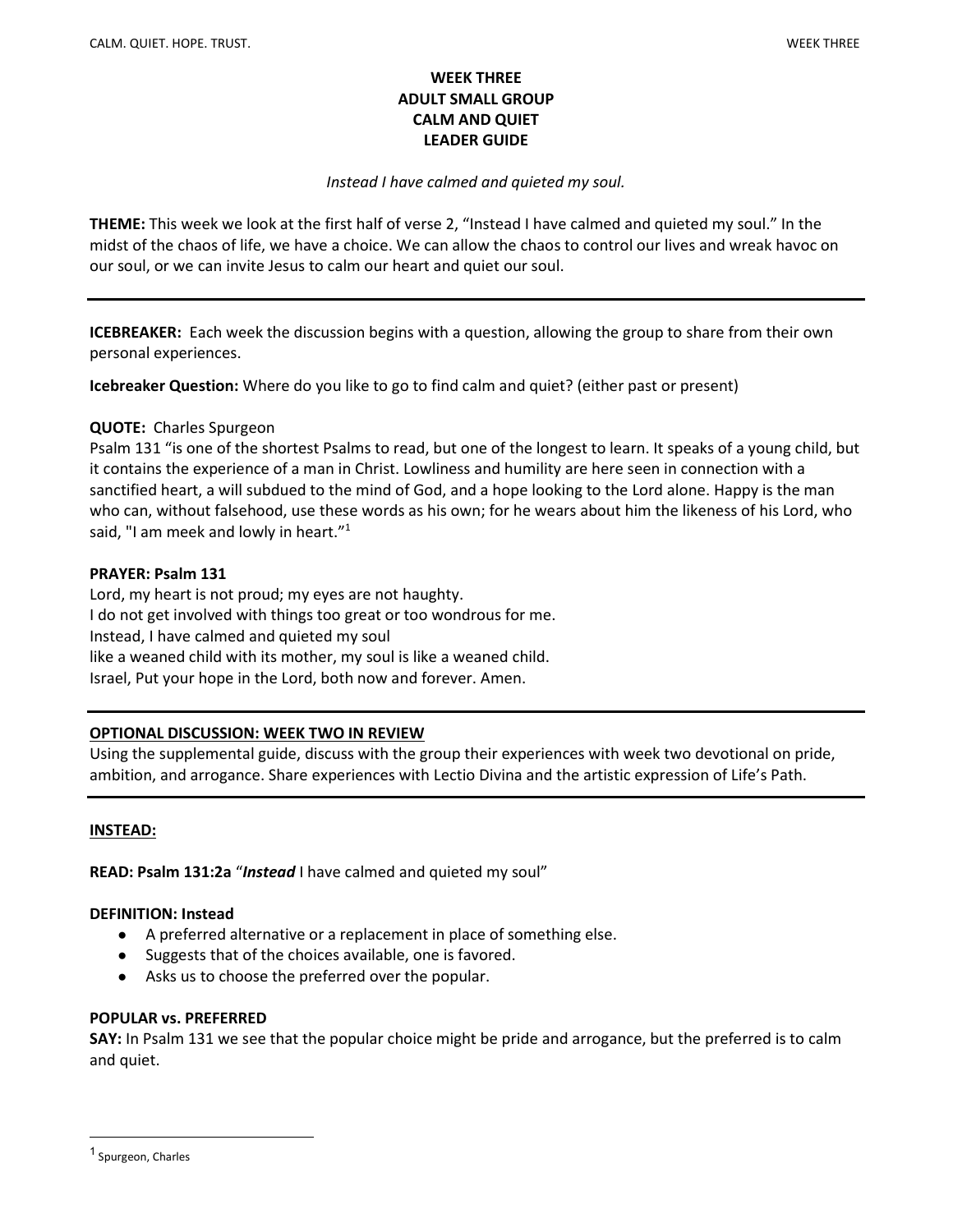#### **DISCUSS**

- Why is pride and arrogance the popular option?
- Why is a calm and quiet soul preferred?
- Which do you tend to lean toward?

## QUOTE: David Guzik

Instead of proud pursuits, [the Psalmist] is determined to find satisfaction and serenity of soul, content with God and His works.<sup>2</sup>

## OPTION: WEEK THREE VIDEO DISCUSSION: INSTEAD

In this week's video, Dave dives deeper into the concept of "Instead" and how following God is the preferred choice in order to find calm, quiet, hope, and trust. Use the supplemental guide to process this theme more intensely.

# A CALM AND QUIET SOUL

#### READ: Psalm 131:2a "Instead I have calmed and quieted my soul"

#### DISCUSS:

- What is a calm and quiet soul and how does one acquire it?
- Would you say that your soul is calm and quiet? Why or why not?
- What do you do to try and calm and quiet yourself? Does it work?
- What keeps you from fully reaching a state of calm and quiet?
- How do you think the psalmist is able to claim that in their life?

## QUOTE: Charles Spurgeon

"It is no easy thing to quiet yourself: sooner may a man calm the sea, or rule the wind, or tame a tiger, then quiet himself. We are **clamorous, uneasy, petulant;** and nothing but grace can make us quiet under **afflictions,** irritations, and disappointments."<sup>3</sup>

#### DISCUSS:

- Have you ever felt "clamorous, uneasy, petulant" during difficult times?
- How do you typically respond to afflictions, irritations, and disappointments?

SAY: Spurgeon's words embody our struggles. We are clamorous, uneasy, petulant people under afflictions, irritations, and disappointments. There are so many things that keep us from quiet. There are the internal voices; our thoughts and emotions that make us clamorous, uneasy, petulant. There are also those things outside of us, our external afflictions, irritations, and disappointments that fuel our chaotic lives.

#### DISCUSS:

- What are some external elements that keep from quieting our soul?
- What are some of the internal conflicts that keep us from quieting our soul?

#### OPTION: JESUS CONNECTION: Jesus Calms the sea.

This week we will explore how Jesus calmed the sea and brought calm, and how he can calm the chaos of our hearts to bring us to calm, quiet, hope, and trust.

Use the supplemental guide to process this theme more intensely.

 $^{\text{2}}$  The Enduring Word Bible Commentary by David Guzik

<sup>&</sup>lt;sup>3</sup> Surgeon, Charles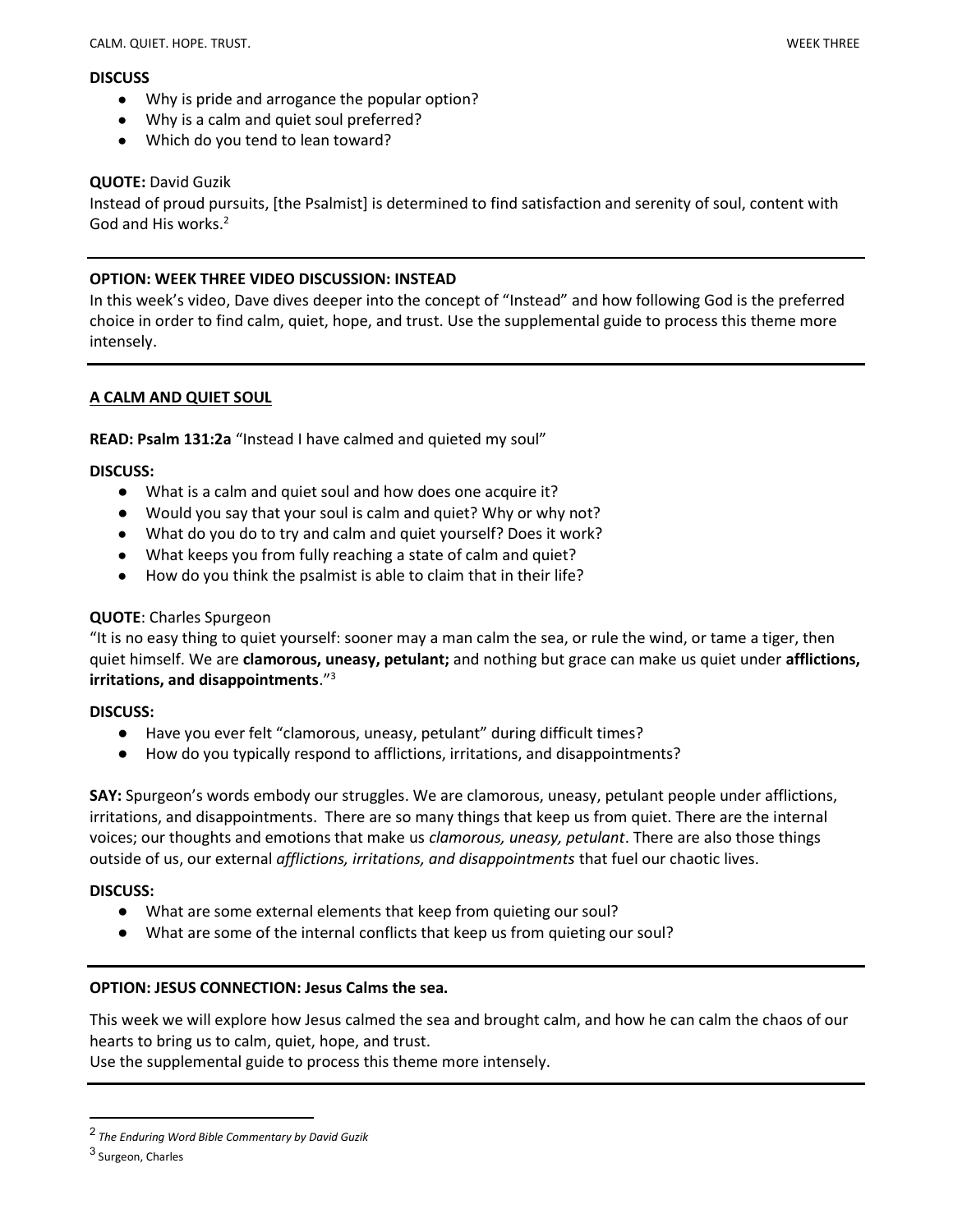#### FIX OUR EYES:

SAY: The author of Hebrews puts a different perspective on these external and internal forces that keep us from finding calm and quiet; "everything that hinders and the sin that so easily entangles."

### READ HEBREWS 12: 1 (NIV)

Therefore, since we are surrounded by such a great cloud of witnesses, let us throw off everything that hinders and the sin that so easily entangles.

SAY: The things that hinders, external forces that keep us from calm and quiet, are our afflictions, irritations, and disappointments. While the r sin that entangles, internal desires that pull us from God, leads us to being clamorous, uneasy, petulant

#### DISCUSS:

- How do our internal thoughts and emotions keep us from finding calm? What role does sin play?
- How do our external situations fuel our chaotic lives? What things in our lives hinder us from calm?

# QUOTE: Charles Spurgeon

"It is no easy thing to quiet yourself: sooner may a man calm the sea, or rule the wind, or tame a tiger, then quiet himself. We are clamorous, uneasy, petulant; and nothing but grace can make us quiet under afflictions, irritations, and disappointments."<sup>4</sup>

#### **DISCUSS**

- How can grace from God and grace for ourselves help lead us to quiet?
- How can God's grace help us quiet our souls during afflictions, irritations, and disappointments?

### READ HEBREWS 12: 1-2 (NIV)

Therefore, since we are surrounded by such a great cloud of witnesses, let us throw off everything that hinders and the sin that so easily entangles. And let us run with perseverance the race marked out for us, fixing our eyes on Jesus, the pioneer and perfecter of faith.

#### DISCUSS:

- How does "fixing our eyes on Jesus" help us calm and quiet our soul?
- How can keeping our eyes on Jesus keep up from being clamorous, uneasy, and petulant?
- What is keeping you from fixing your eyes on Jesus?

#### READ MATTHEW 14: 25-33: Peter Walks on Water.

25 Shortly before dawn Jesus went out to them, walking on the lake. 26 When the disciples saw him walking on the lake, they were terrified. "It's a ghost," they said, and cried out in fear.

27 But Jesus immediately said to them: "Take courage! It is I. Don't be afraid."

28 "Lord, if it's you," Peter replied, "tell me to come to you on the water."

29 "Come," he said.

Then Peter got down out of the boat, walked on the water, and came toward Jesus. 30 But when he saw the wind, he was afraid and, beginning to sink, cried out, "Lord, save me!"

31 Immediately Jesus reached out his hand and caught him. "You of little faith," he said, "why did you doubt?" 32 And when they climbed into the boat, the wind died down.

#### DISCUSS:

- When did Peter experience a calm and quiet soul?
- What happened when he took his eyes off Jesus?
- How does keeping our eyes on Jesus during storms of life help us experience calm and quiet? (Leaders: Provide and solicit examples in your lives)

<sup>4</sup> Spurgeon, Charles